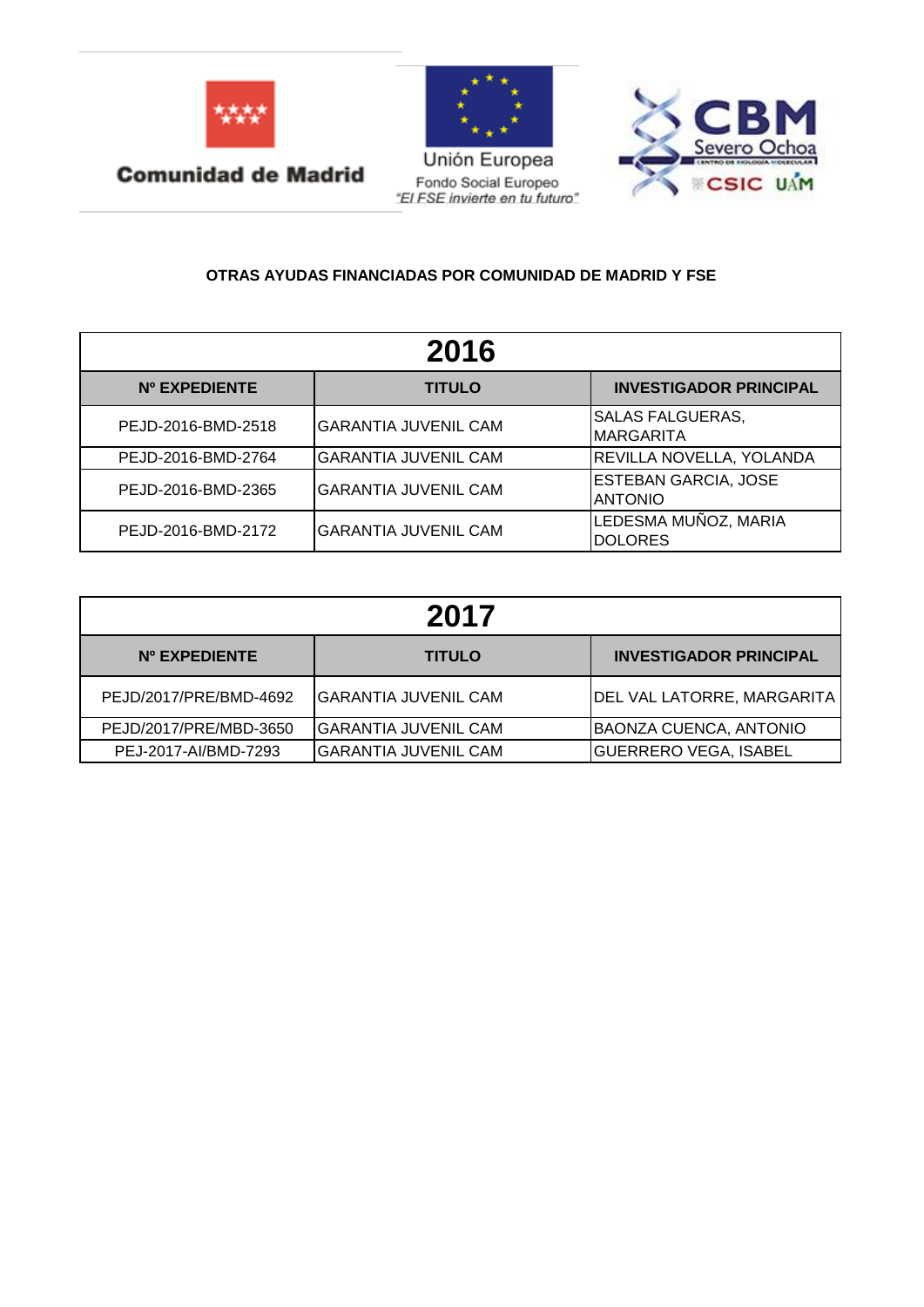



Unión Europea Fondo Social Europeo<br>"El FSE invierte en tu futuro"



| 2018                   |                                                                                                                                                    |                                          |
|------------------------|----------------------------------------------------------------------------------------------------------------------------------------------------|------------------------------------------|
| Nº EXPEDIENTE          | <b>TITULO</b>                                                                                                                                      | <b>INVESTIGADOR PRINCIPAL</b>            |
| PEJD-2018-PRE/BMD-8988 | AYUDAS PARA LA CONTRATACION<br>DE INVESTIGADORES<br>PREDOCTORALES Y<br>POSTDOCTORALES DE LA<br>COMUNIDAD DE MADRID 2018                            | <b>GUERRERO VEGA, ISABEL</b>             |
| PEJD-2018-PRE/BMD-8883 | AYUDAS PARA LA CONTRATACION<br>DE INVESTIGADORES<br>PREDOCTORALES Y<br>POSTDOCTORALES DE LA<br>COMUNIDAD DE MADRID 2018                            | GOMEZ VICENTEFRANQUEIRA,<br><b>MARIA</b> |
| PEJ-2018-TL/SAL-10319  | AYUDAS PARA LA REALIZACION DE<br>CONTRATOS PARA AYUDANTES DE<br><b>INVESTIGACION Y TECNICO DE</b><br>LABORATORIO DE LA COMUNIDAD<br>DE MADRID 2018 | DEL VAL LATORRE, MARGARITA               |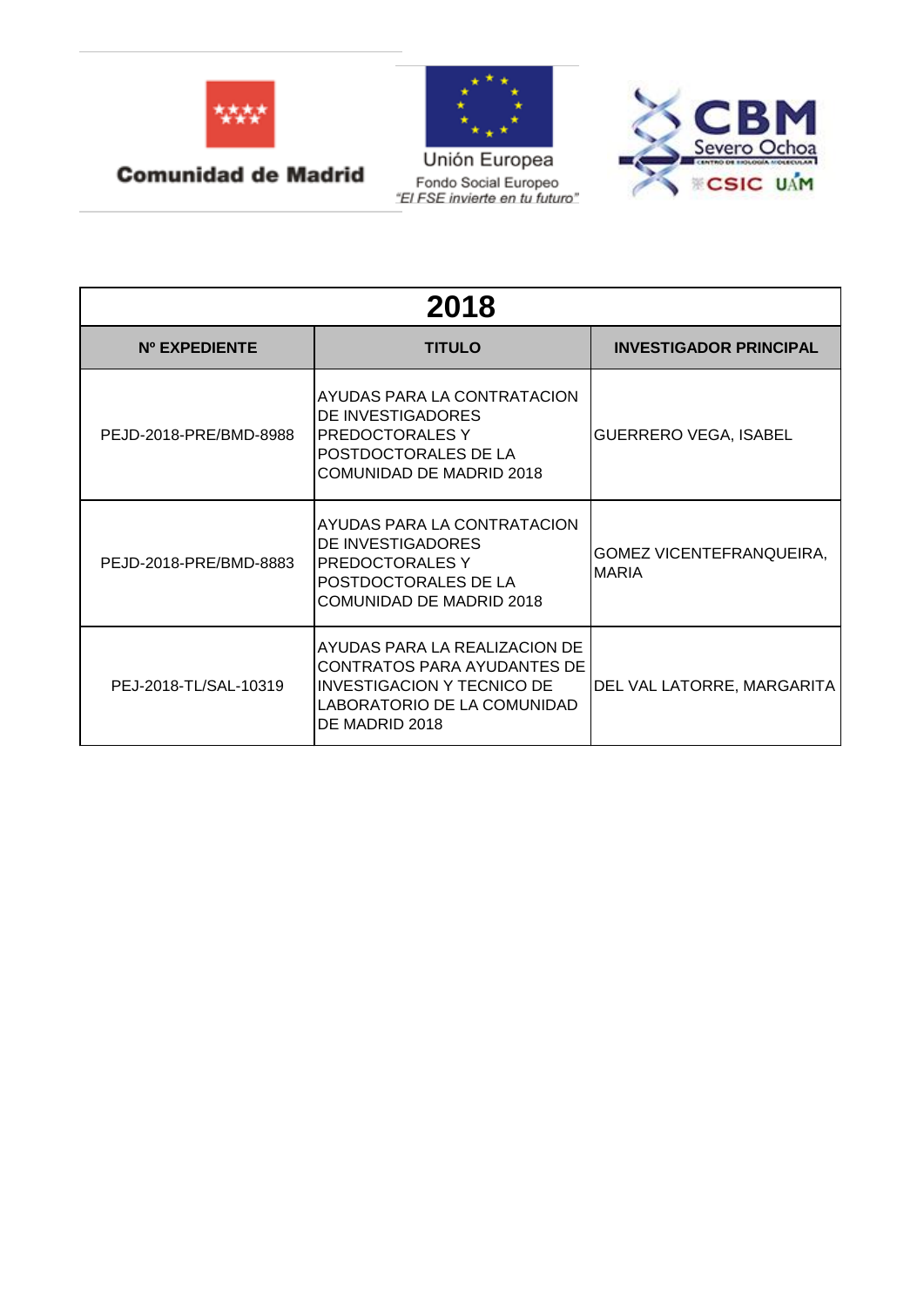



Unión Europea Fondo Social Europeo<br>"El FSE invierte en tu futuro"



| 2019                    |                                                                                                                                                    |                               |
|-------------------------|----------------------------------------------------------------------------------------------------------------------------------------------------|-------------------------------|
| <b>Nº EXPEDIENTE</b>    | <b>TITULO</b>                                                                                                                                      | <b>INVESTIGADOR PRINCIPAL</b> |
| PEJ-2019-TL/BMD-15209   | AYUDAS PARA LA CONTRATACION<br>DE AYUDANTES DE<br><b>INVESTIGACION Y AYUDANTES DE</b><br><b>INVESTIGACION G1 DE LA</b><br>COMUNIDAD DE MADRID 2019 | BUSTURIA JIMENO, ANA MARIA    |
| PEJ2019-Al/BMD-12580    | AYUDAS PARA LA CONTRATACION<br>DE AYUDANTES DE<br><b>INVESTIGACION Y AYUDANTES DE</b><br><b>INVESTIGACION G1 DE LA</b><br>COMUNIDAD DE MADRID 2019 | CABAÑAS GUTIERREZ, CARLOS     |
| PEJ-2019-TL-BMD-13708   | AYUDAS PARA LA CONTRATACION<br>DE AYUDANTES DE<br><b>INVESTIGACION Y AYUDANTES DE</b><br><b>INVESTIGACION G1 DE LA</b><br>COMUNIDAD DE MADRID 2019 | MARTINEZ MARTIN, NURIA        |
| PEJD-2019-PRE/BMD-168   | AYUDAS PARA LA CONTRATACION<br>DE AYUDANTES DE<br><b>INVESTIGACION Y AYUDANTES DE</b><br><b>INVESTIGACION G1 DE LA</b><br>COMUNIDAD DE MADRID 2019 | NAVARRO LOBATO, Mª NIEVES     |
| PEJ-2019-AI/BMD-12267   | AYUDAS PARA LA CONTRATACION<br>DE AYUDANTES DE<br><b>INVESTIGACION Y AYUDANTES DE</b><br><b>INVESTIGACION G1 DE LA</b><br>COMUNIDAD DE MADRID 2019 | <b>SERRANO SAIZ, ESTHER</b>   |
| PEJD-2019-PRE/BMD-15720 | AYUDAS PARA LA CONTRATACION<br>DE AYUDANTES DE<br><b>INVESTIGACION Y AYUDANTES DE</b><br><b>INVESTIGACION G1 DE LA</b><br>COMUNIDAD DE MADRID 2019 | SERRANO SAIZ, ESTHER          |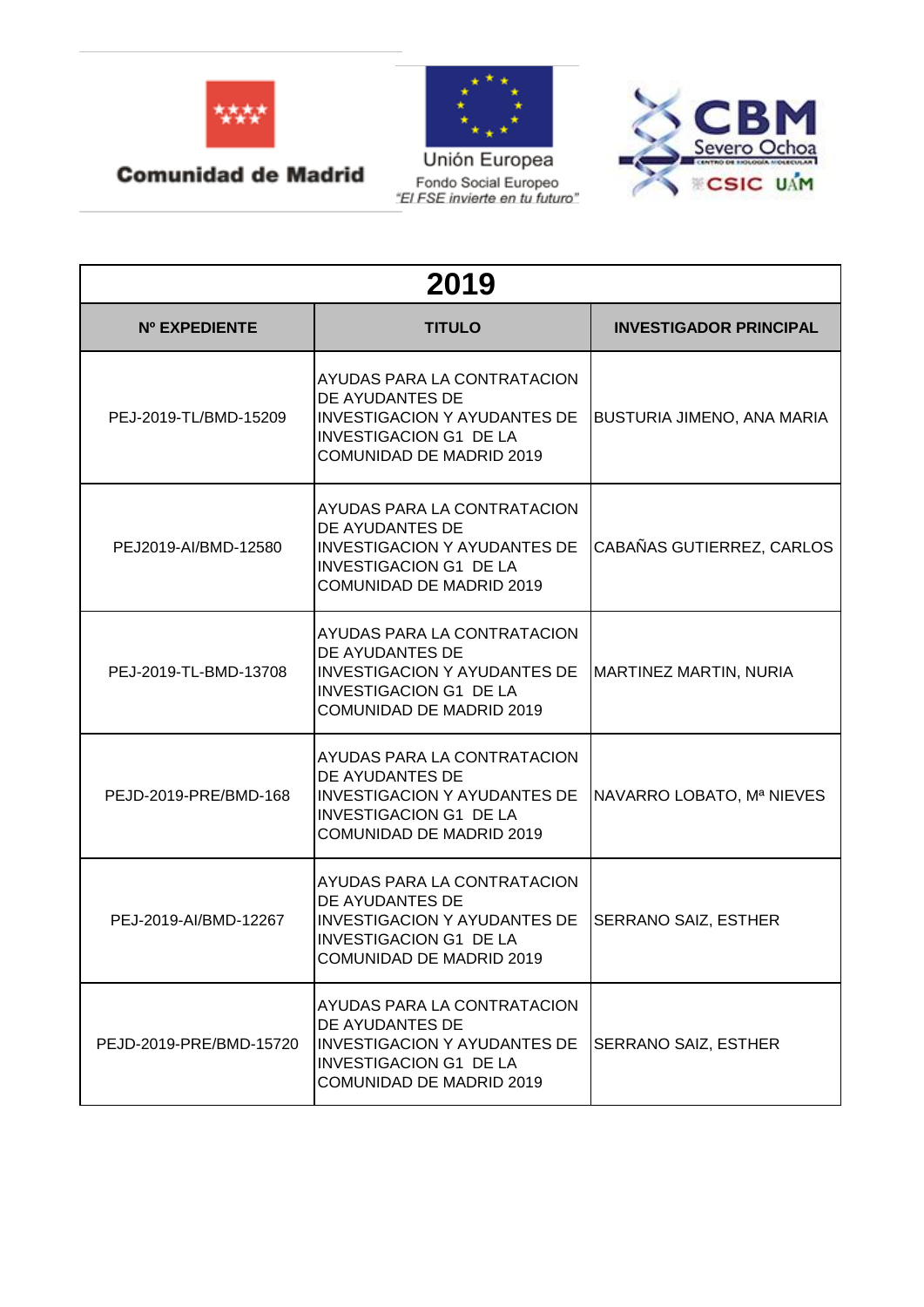



Unión Europea Fondo Social Europeo<br>"El FSE invierte en tu futuro"



| 2020                  |                                                             |                                               |
|-----------------------|-------------------------------------------------------------|-----------------------------------------------|
| <b>Nº EXPEDIENTE</b>  | <b>TITULO</b>                                               | <b>INVESTIGADOR PRINCIPAL</b>                 |
| PEJ-2020-AI/BMD-17593 | AYUDANTE DE INVESTIGACION DE<br>LA COMUNIDAD DE MADRID 2020 | BEZOS CARMONA, TAMARA                         |
| PEJ-2020-AI/BMD-18011 | AYUDANTE DE INVESTIGACION DE<br>LA COMUNIDAD DE MADRID 2020 | <b>VALLE PASTOR, MARIA JESUS</b>              |
| PEJ-2020-AI/BMD-18124 | AYUDANTE DE INVESTIGACION DE<br>LA COMUNIDAD DE MADRID 2020 | RODRIGUEZ RUIZ, ALONSO                        |
| PEJ-2020-AI/BMD-18165 | AYUDANTE DE INVESTIGACION DE<br>LA COMUNIDAD DE MADRID 2020 | YAGÜE SERRANO, ROBERTO                        |
| PEJ-2020-AI/BMD-18320 | AYUDANTE DE INVESTIGACION DE<br>LA COMUNIDAD DE MADRID 2020 | GIL PLAZA, ALBA                               |
| PEJ-2020-AI/BMD-18471 | AYUDANTE DE INVESTIGACION DE<br>LA COMUNIDAD DE MADRID 2020 | <b>GRASA VAZQUEZ, IRENE</b>                   |
| PEJ-2020-AI/BMD-18595 | AYUDANTE DE INVESTIGACION DE<br>LA COMUNIDAD DE MADRID 2020 | DIAZ ARCO, SILVIA                             |
| PEJ-2020-AI/BMD-18681 | AYUDANTE DE INVESTIGACION DE<br>LA COMUNIDAD DE MADRID 2020 | LOPEZ PUJANTE, CARMEN                         |
| PEJ-2020-AI/BMD-19023 | AYUDANTE DE INVESTIGACION DE<br>LA COMUNIDAD DE MADRID 2020 | ROS PARDO, DAVID                              |
| PEJ-2020-AI/BMD-19349 | AYUDANTE DE INVESTIGACION DE<br>LA COMUNIDAD DE MADRID 2020 | BAONZA MARTINEZ, GABRIEL                      |
| PEJ-2020-AI/BMD-19429 | AYUDANTE DE INVESTIGACION DE<br>LA COMUNIDAD DE MADRID 2020 | LOPEZ CARROBLES, NEREA                        |
| PEJ-2020-AI/BMD-19546 | AYUDANTE DE INVESTIGACION DE<br>LA COMUNIDAD DE MADRID 2020 | RUIZ GARCIA, JONATHAN                         |
| PEJ-2020-AI/BMD-19648 | AYUDANTE DE INVESTIGACION DE<br>LA COMUNIDAD DE MADRID 2020 | RUIZ FERNANDEZ, IGNACIO                       |
| PEJ-2020-TL/BIO-18717 | TECNICO DE LABORATORIO DE LA<br>COMUNIDAD DE MADRID 2020    | <b>VALERA MORIN, MARIA</b><br><b>FERNANDA</b> |